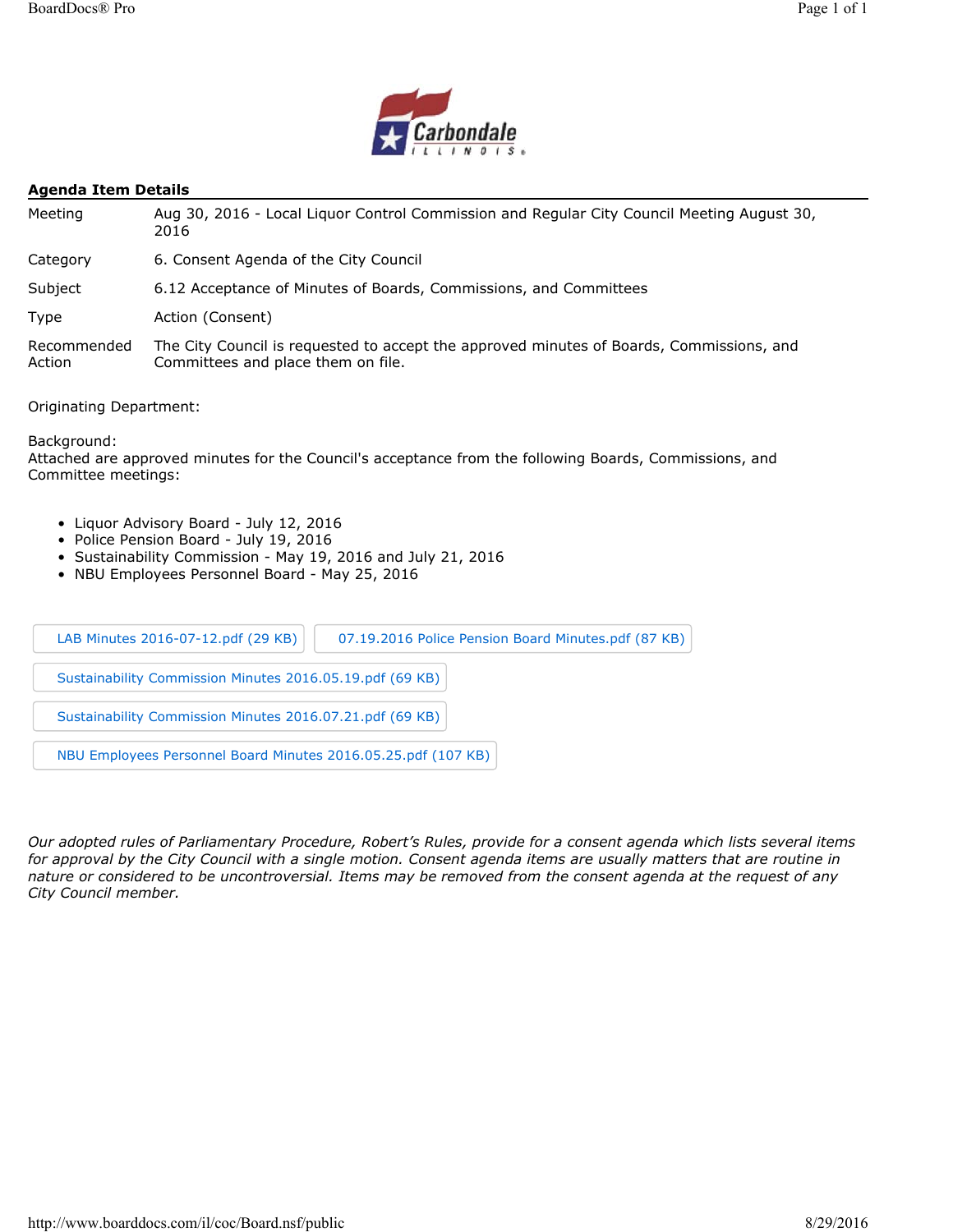

The City of Carbondale's Liquor Advisory Board held a meeting on Thursday, July 12, 2016, in Room 103 of the Carbondale Civic Center, 200 South Illinois Avenue. Don Monty called the meeting to order at 5:32 p.m. with the following-named members of the Board present/absent:

# **1. Roll Call**

Present: Tasis Karayiannis, David Cisco, and Donald Monty

Absent: John Mills, Steve Payne, Mark Robinson

A quorum was available to take action on the agenda items. City Staff present for the meeting included City Clerk Jennifer Sorrell, Fire Inspector Tom Manis, and Lieutenant Matt Dunning.

## **2. Approval of minutes from May 19 and June 2, 2016**

Tasis Karayiannis moved, David Cisco seconded, to approve the minutes of May 19 and June 2, 2016. VOTE: All voted aye; motion declared carried.

## **3. Applications for three Class F1 liquor licenses (temporary – beer and wine only) for Carbondale Tourism on August 13, August 26, and October 21, 2016**

Cinnamon Smith was present to respond to Board inquiries. She noted that a special events committee was being developed through Tourism which will include the input of various Carbondale organizations. These will be free events with the exception of food or beverage vending. [The August 13 event is the last event of the summer before the students return. It is specifically a community based event targeting the local citizens. Events on August 26 will be a part of the Live on Main series that began in June of 2015. Its purpose is to raise funds to offset the operational costs for the October event. October's event will focus on entertainment for the SIU Homecoming visitors. Communication with SIU is open in order to avoid scheduling conflicts.]

Board inquiries and comments included the significance of an email from the Newell House [showing support for the event which will be in front of and near their business] and concerns about parking availability for the August 13 event [they are seeking to work with SIU and noted available on street parking, as well as near the railroad tracks.]

David Cisco moved, Tasis Karayiannis seconded, to approve applications for three Class F1 liquor licenses (temporary – beer and wine only) for Carbondale Tourism on August 13, August 26, and October 21, 2016. VOTE: All voted aye; motion declared carried.

## **4. Application for a Class A2 liquor license from Sabor de Mel, LLC d/b/a Sabor de Mel at 607 South Illinois Avenue**

Melba Gastal was present to respond to Board inquiries. The applicant noted that she had previously been approved for a liquor license, but there were one of two requirements that she had to meet: either she had to have a citizen operating as the agent or to establish a company which could hold the liquor license in her stead.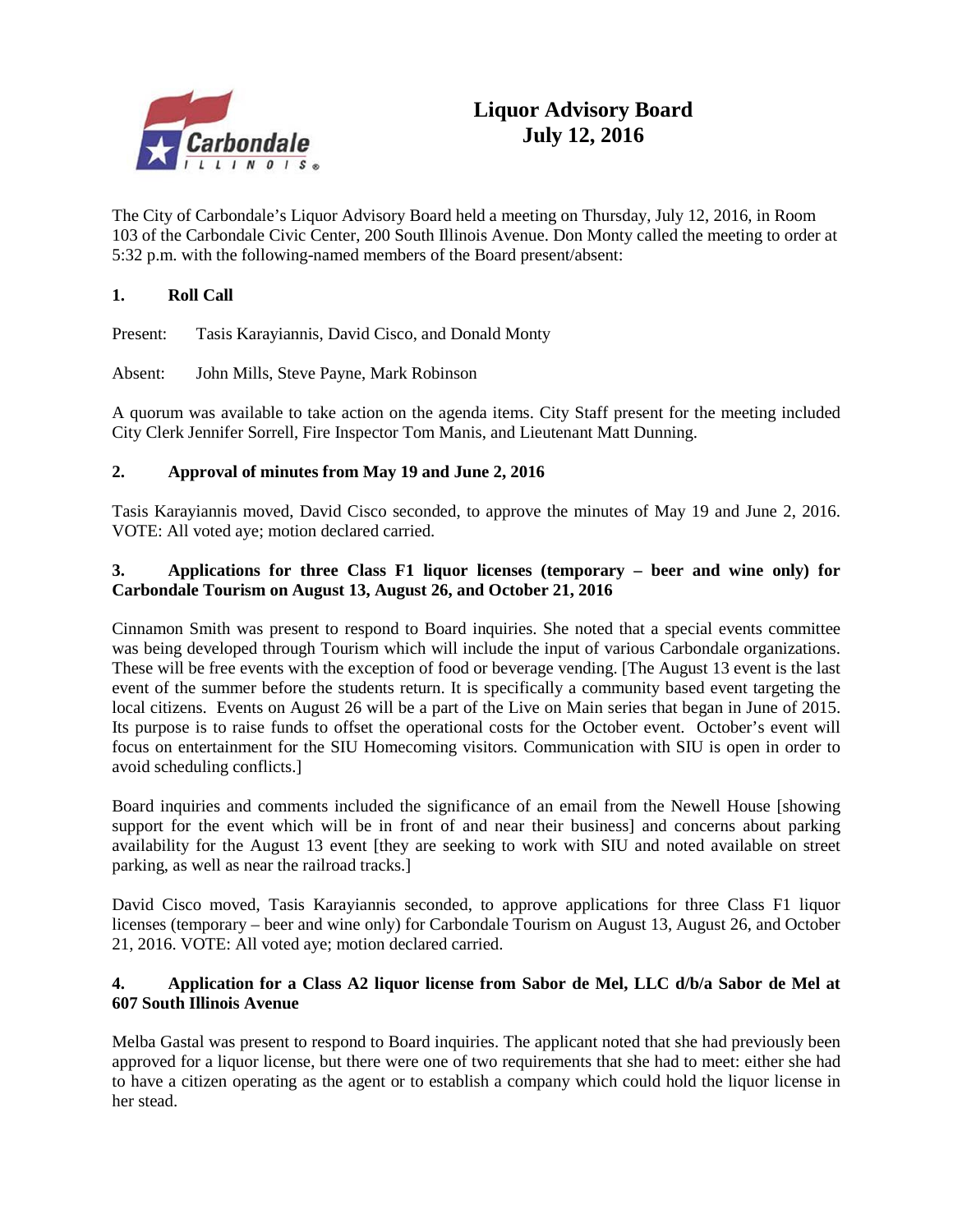Board inquiries and comments included the menu [same menu with minimal changes], the increase in the size of the facility [she will be hiring additional staff], clarification about the source of funding for the business [self-financed], the issues with the fencing obscuring the business itself [she is working with the owner to find a way to make it more visible], how would dancing be accommodated [the dancing would occur in the outdoor café area It was noted that this is located at the former Melange restaurant], what type of music would be played [currently unsure of the type of music].

Tasis Karayiannis moved, David Cisco seconded, to recommend approval of the application for a Class A2 liquor license from Sabor de Mel, LLC, contingent upon receipt of outstanding items. VOTE: All voted aye; motion declared carried.

# **5. Application for a Class A2 liquor license from Chango's, Inc. d/b/a Chango's at 519 South Illinois Avenue**

Emmanuel Lopez Cortes was present to respond to Board inquiries. Mr. Cortes indicated that the business would serve fast food with a simple menu.

Board inquiries and comments included when meal service would occur [the whole time that the business is operational], if there would be seating outdoors [he does not want to include outdoor seating], noting that the applicant is responsible to prevent drunk customers and blocking of the road [acknowledged], would the business be the same as Mr. Ramirez' [no, different menu], remarks on the start-up costs [the owner left the equipment which helped his costs], and noted that vehicle delivery of alcohol was prohibited.

Lieutenant Dunning asked if there would be private parties at this location and the applicant stated that there would be no private parties.

David Cisco moved, Tasis Karayiannis seconded, to recommend approval of the application for a Class A2 liquor license from Chango's Inc., contingent upon receipt of outstanding items. VOTE: All voted aye; motion declared carried.

# **6. Citizens' Comments**

None.

Next meeting scheduled for August 4, 2016.

## **7. Adjournment**

Meeting adjourned at 6:03 p.m.

\_\_\_\_\_\_\_\_\_\_\_\_\_\_\_\_\_\_\_\_\_\_\_\_\_\_\_\_\_\_\_\_\_ \_\_\_\_\_\_\_\_\_\_\_\_\_\_\_\_\_\_\_\_\_\_\_\_\_\_\_\_\_ Jennifer R. Sorrell, City Clerk Date Approved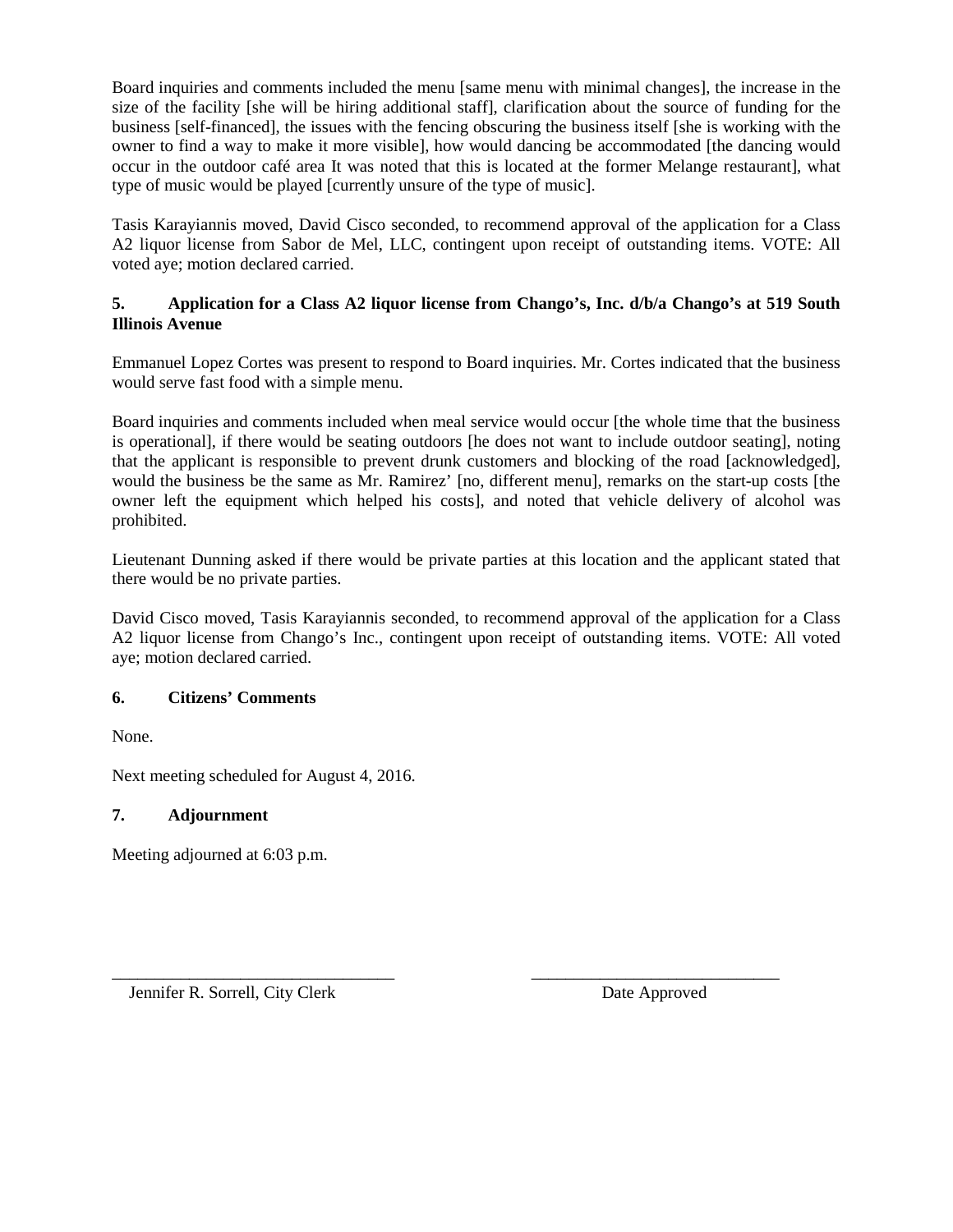

**B POLICE PENSION BOARD July 19, 2016 at 1:30 pm. Carbondale Civic Center Room 103 Meeting Minutes**

## **1. Call to Order / Roll Call**

The City of Carbondale Police Pension Board of Trustees held a meeting on Tuesday, July 19, 2016, at the Carbondale Civic Center, Room 103, 200 South Illinois Avenue. Mark Goddard called the meeting to order at 1:35 p.m.

### **Roll Call**

Present: Jeff Davis, Mark Goddard, Don Priddy and Tony Williams.

Absent: Paul Echols

### **Acknowledgement of Guests**

Also present were Deputy City Clerk Clair Hayes, Senior Accountant Becky Applegate, Pension Board Attorney Dennis Orsey, and Patrick Donnelly of Morgan Stanley.

### **2. Public Comments**

None

### **3. Reading / Approval of Minutes**

Regular board meeting minutes from June 21, 2016.

MOTION: D. Priddy moved, T. Williams seconded, to accept the regular board meeting minutes from June 21, 2016. All voted Aye. No nays. Motion declared carried.

## **4. Correspondence**

None

## **5. Bills**

*A. Bill from Dennis J. Orsey, P.C. for services totaling \$2664.27.*

MOTION: T. Williams moved, J. Davis seconded, to pay Dennis J. Orsey, P.C. for his services totaling \$2664.27. VOTE: Ayes: J. Davis, M. Goddard, D. Priddy and T. Williams. Nays: None. Motion declared carried.

### *B. Bill from Dr. Steven Sampson for Daniel Rice's records in the amount of \$52.85.*

MOTION: T. Williams moved, D. Priddy seconded, to pay Dr. Steven Sampson for Daniel Rice's records in the amount of \$52.85. VOTE: Ayes: J. Davis, M. Goddard, D. Priddy and T. Williams. Nays: None. Motion declared carried.

*C. Others* None

### **6. Treasurer's Report**

Treasurer's report was given by Finance Director Jeff Davis through June 30, 2016. Questions and comments from the Board were addressed by Jeff Davis and Becky Applegate.

MOTION: T. Williams moved, D. Priddy seconded, to accept the treasurer's report. All voted aye. No nays. Motion declared carried.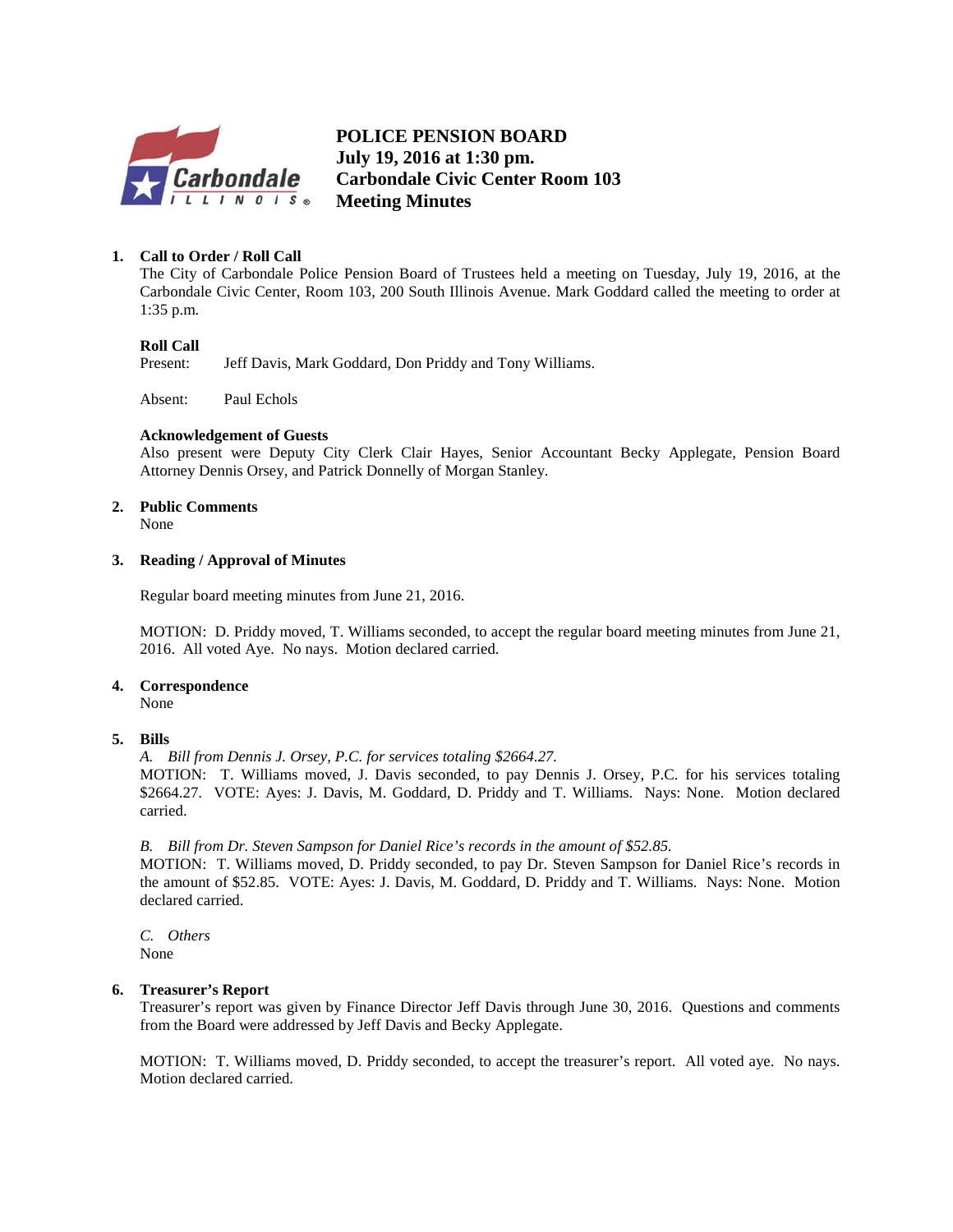### **7. Investment Report**

Investment report was given by Patrick Donnelly of Morgan Stanley who addressed questions and comments from the Board.

MOTION: T. Williams moved, D. Priddy seconded, to accept Patrick Donnelly's investment report. All voted aye. No nays. Motion declared carried.

### **8. Old Business**

- *A. Discuss status of retired trustee election.* This item was addressed at the last pension board meeting.
- *B. Discuss status of annual disability reviews of Phillips, Sykes, Snyder and Rice:* Letters were mailed out and doctor appointments were made for Phillips, Sykes, Snyder and Rice. Other provisions will need to be made for Phillips since she has relocated to California.
- *C. Discuss mandatory OMA/FOIA annual training for OMA/FOIA Officer (Tony Williams).* T. Williams has completed the FOIA training and informed the Board that he will be completing the OMA training as soon as possible.
- *D. Report status of mandatory trustee training for all board members.*
	- T. Williams and M. Goddard are scheduled for 8 hours of training at John A. Logan College in November.
	- D. Priddy & P. Echols recently completed an 8 hour training course in Edwardsville and received their certificate of completion.
	- J. Davis will begin his 32 hour pension trustee training in August.

### **9. New Business**

*A. Election of Board Officers (President, Vice President, Secretary, Asst. Secretary)*

The current roster of Board Officers is: Mark Goddard – President, Paul Echols - Vice President, Tony Williams - Secretary, Don Priddy - Assistant Secretary.

The floor was open to nominations. None of the Board members objected to being nominated for a Board Officer position. J. Davis gave a nomination slate of current officers for President, Vice President, Secretary and Assistant Secretary as it currently stands. No other nominations were made.

MOTION: J. Davis moved, D. Priddy seconded, to close the nominations and elect the nominated slate of officers as announced by acclimation. All voted aye. No nays. Motion declared carried.

*B. Discuss status of Audit and preparation of Annual Statement and interrogatories due to the Illinois Department of Insurance October 30, 2016* The Board discussed the process of the audit and annual statement preparation. It was suggested that the

Board review and approve the draft documents in September before they are filed in October.

*C. Review and approve new Investment Policy & Guidelines.*

A proposed draft of changes to the Investment Policy & Guidelines was handed out. The Board compared the new proposed changes to the current policy  $\&$  guidelines. Questions, comments, and concerns were discussed and addressed across the Board. It was agreed by the Board members to table approval of the proposed changes to the Investment Policy & Guidelines.

MOTION: D. Priddy moved, T. Williams seconded, to table approval of the proposed changes in the Investment Policy & Guidelines until the next scheduled pension meeting. All voted aye. No nays. Motion declared carried.

*A brief break was observed at 3:05 p.m. The meeting resumed at 3:12 p.m.*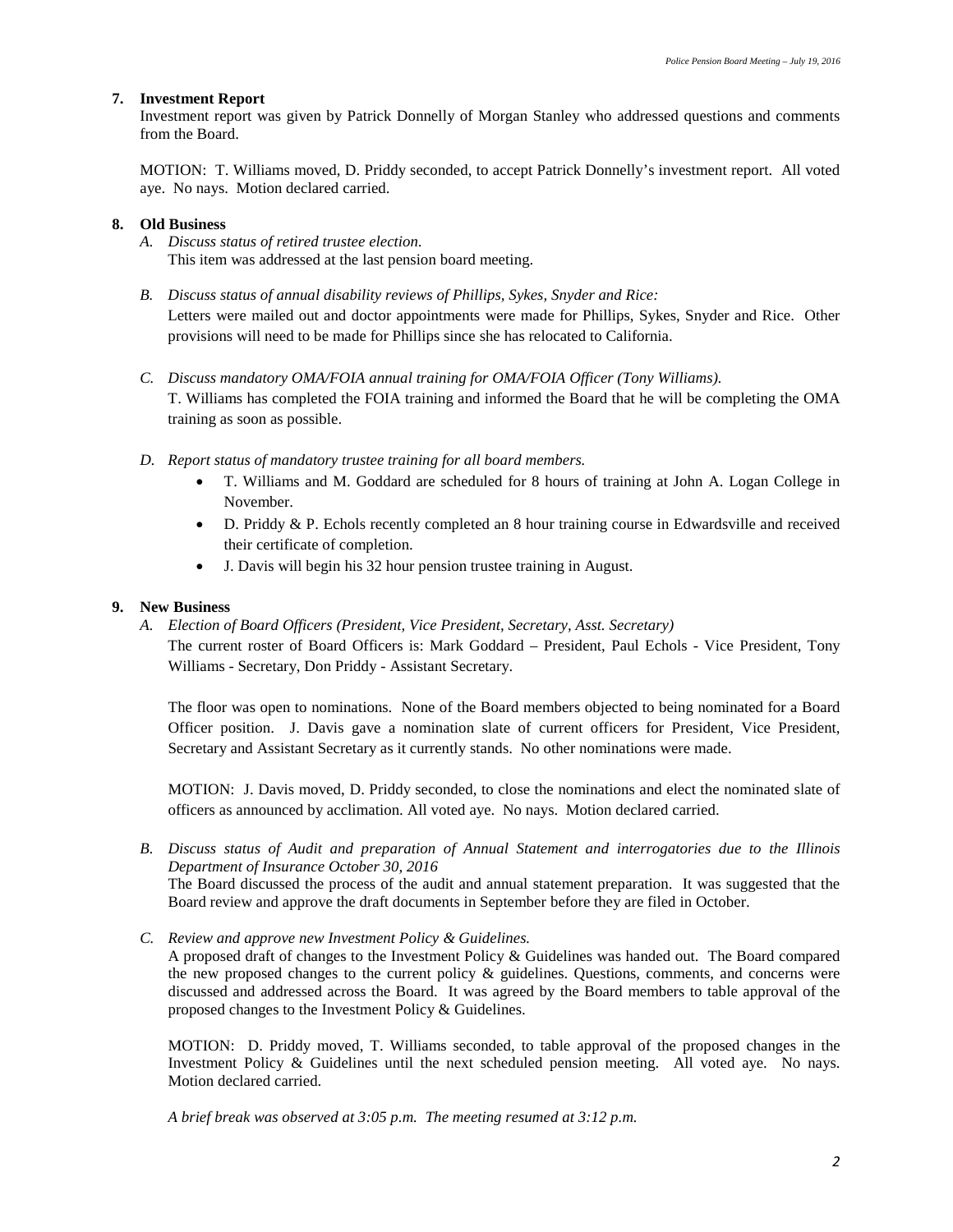### *D. Discuss annual disability review of Jeffrey Vaughn.*

Currently Dr. Ripperda serves as the Board's annual disability review physician. It was recommended to the Board to select a board certified doctor who is specific to Vaughn's injury.

There was a discussion about Jeffrey Vaughn's condition.

MOTION: D. Priddy moved, T. Williams seconded to send Jeffrey Vaughn to an annual disability review and direct Board Attorney Dennis Orsey to find and report a board certified specialist. All voted aye. No nays. Motion declared carried.

#### **10. Application for Membership** None

#### **11. Application for Benefits** None

### **12. Adjournment – (Next meeting date is Tuesday, August 16, 2016 @ 1:30 p.m.)**

MOTION: T. Williams moved, D. Priddy seconded, that the meeting be adjourned. All voted Aye. No nays. Motion declared carried. Meeting adjourned at 3:50 p.m.

Respectfully Submitted,

Anthony Williams Carbondale Police Pension Board Secretary AW/clc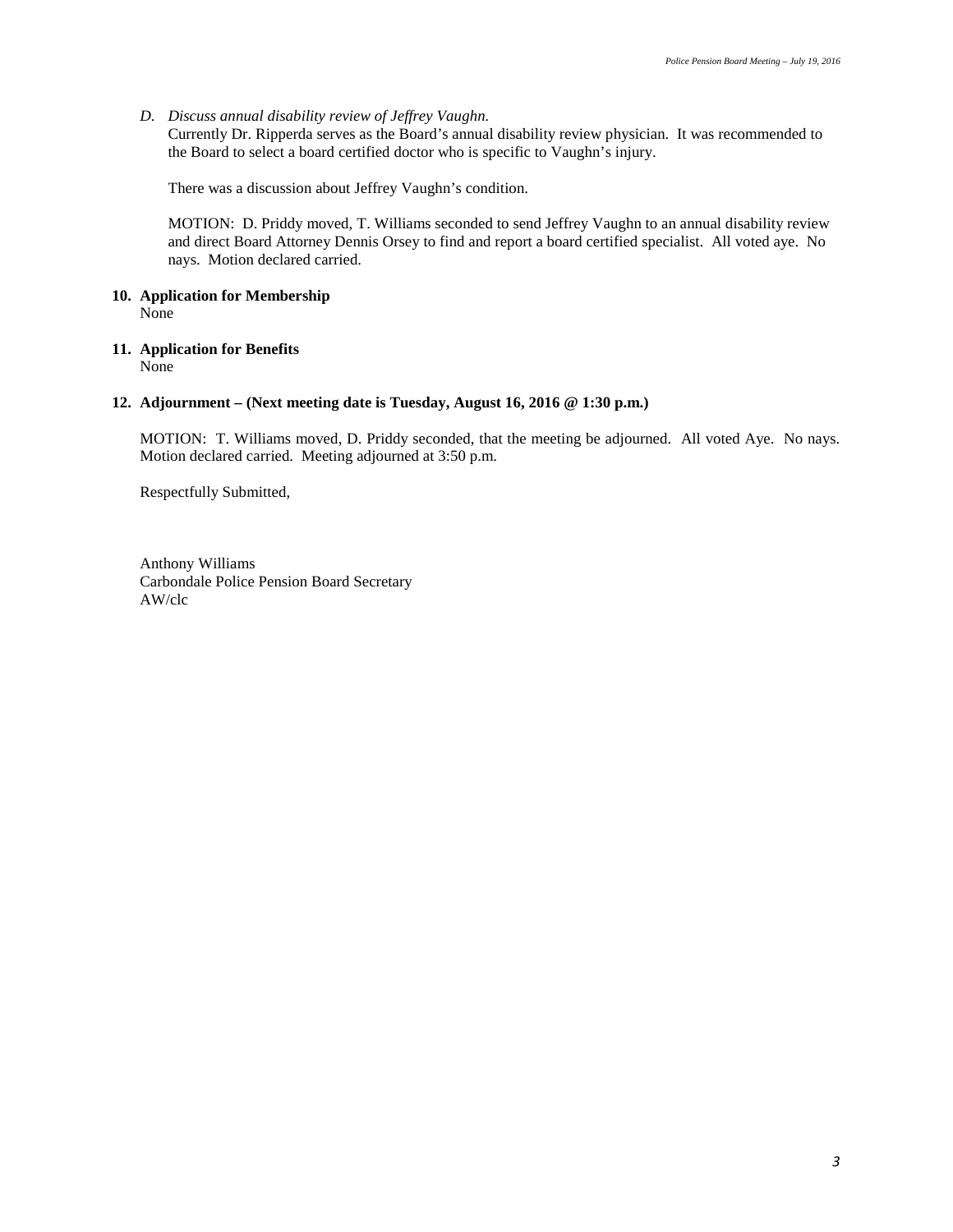# **MINUTES City of Carbondale Sustainability Commission Thursday, May 19, 2016 City Hall / Civic Center – 6:00 p.m***.*

| <b>Roll Call:</b><br>1. | Ms. Gary called the meeting to order at 6:03 p.m.                                             |
|-------------------------|-----------------------------------------------------------------------------------------------|
| <b>Members Present:</b> | Ms. Gary, Mr. Kunath, Mr. Beck, Ms. Shimada, Ms. Wagner, Ms.<br>Sockow, Mr. Thorne, Mr. Grant |
| <b>Members Absent:</b>  |                                                                                               |
| <b>Staff Present:</b>   | Loren Polley                                                                                  |
| <b>Others Present:</b>  | Ed Ford, Ryan Cramberg                                                                        |

**Minutes:** Motion by Ms. Wagner,  $2<sup>nd</sup>$  by Ms. Sockow, all in favor, of approval of March 17, 2016, minutes

## 2. **Communications:**

Review of the current Status Report of the Former Koppers Wood-Treating Site. Updates should be posted on website.

**Old Business:** Porous concrete for driveways and on sidewalks, Graduated trash fee, Polystyrene Foam, Plastic bag ban

**New Business:** Ryan Cramberg and Ed Ford discussed the Southern Illinois Rights Project. The conversation was about corporations and how they affect local communities. Motion by Ms. Sockow,  $2<sup>nd</sup>$  by Ms. Wagner, with one abstain, to have the American Progress Bag Alliance come give a presentation.

## **Citizen Comments:**

## **Commission Comments:**

**Adjournment:** With no further business to be conducted the meeting was adjourned at 7:08 PM.

3. Respectively submitted by Loren K. Polley, City of Carbondale Staff Liaison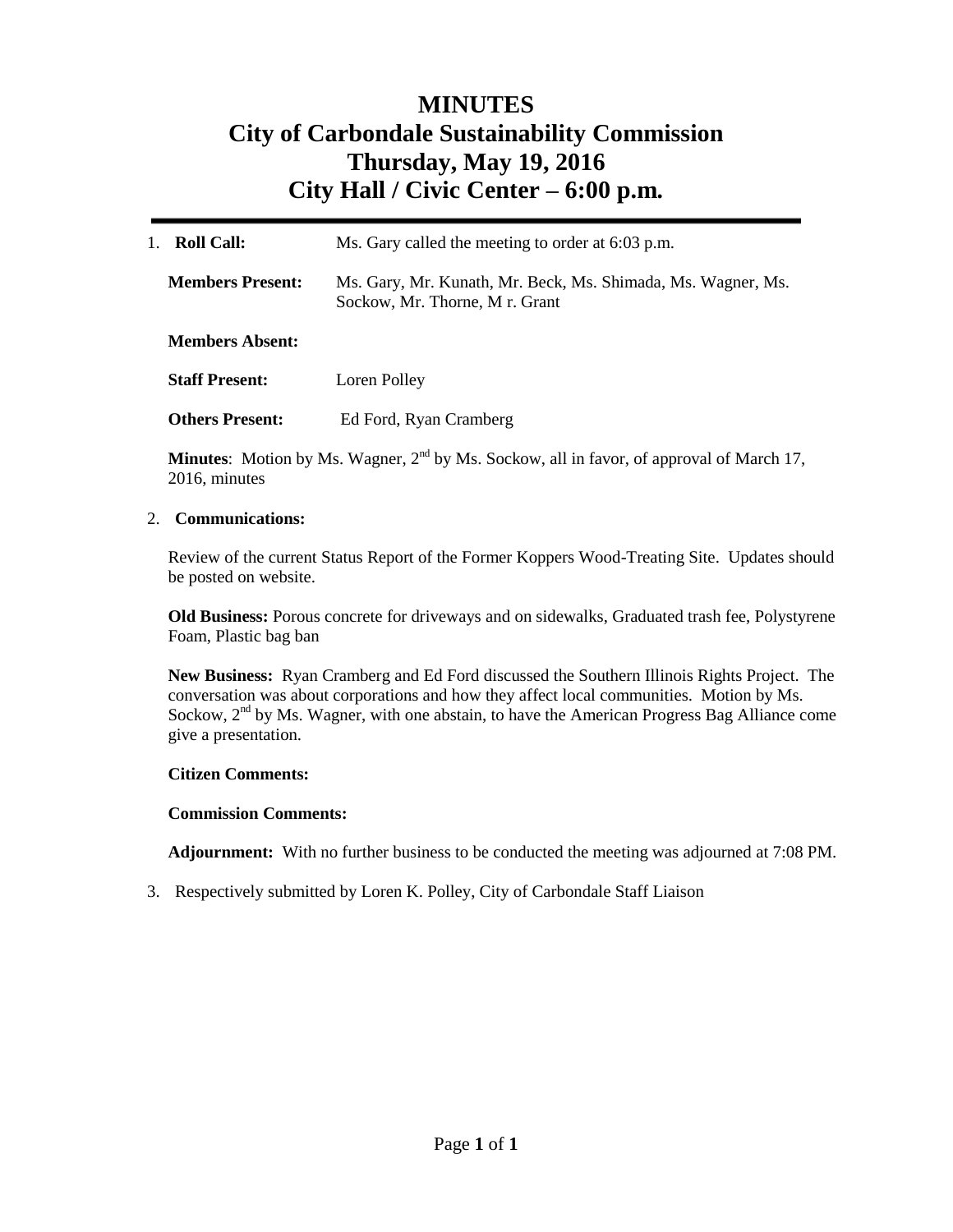# **MINUTES City of Carbondale Sustainability Commission Thursday, July 21, 2016 City Hall / Civic Center – 6:00 p.m***.*

| <b>Roll Call:</b><br>$1_{-}$ | Ms. Gary called the meeting to order at 6:06 p.m.                                 |  |
|------------------------------|-----------------------------------------------------------------------------------|--|
| <b>Members Present:</b>      | Ms. Gary, Mr. Kunath, Mr. Beck, Ms. Shimada, Mr. Thorne                           |  |
| <b>Members Absent:</b>       | Mr. Grant, Ms. Wagner, Ms. Sockow                                                 |  |
| <b>Staff Present:</b>        | Loren Polley                                                                      |  |
| <b>Others Present:</b>       | Ed Ford, Sarah Heyer from KCB, Greg Sprague, Phil Kozenski from<br><b>Novolex</b> |  |

**Minutes**: No Motion for approval of May 19, 2016, minutes

## 2. **Communications:**

Review of the current Status Report of the Former Koppers Wood-Treating Site. Updates should be posted on website.

**Old Business:** Polystyrene Foam, Plastic bag ban

**New Business:** Phil Kozenski from Novolex gave a presentation about the recyclability of plastic bags.

## **Citizen Comments:**

## **Commission Comments:**

**Adjournment:** With no further business to be conducted the meeting was adjourned at 7:06 p.m.

3. Respectively submitted by Loren K. Polley, City of Carbondale Staff Liaison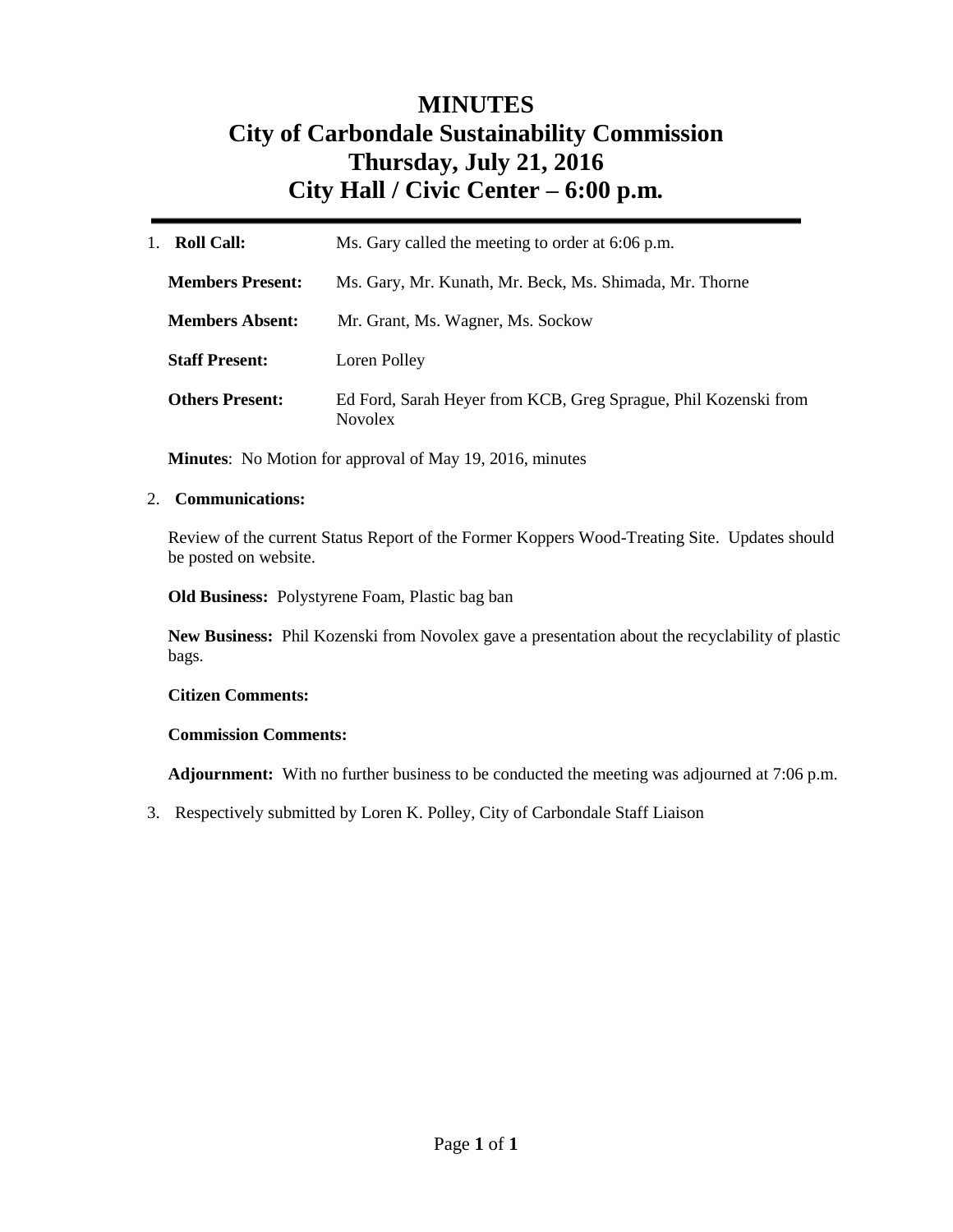

# **Non-Bargaining Unit Employees Personnel Board Meeting May 25, 2016**

The City of Carbondale's Non-Bargaining Unit Employees (NBUE) Personnel Board held a regular meeting on Wednesday, May, 2016, in Conference Room A of the Civic Center, 200 S. Illinois Avenue. Mr. Bryant and Mr. Taylor chose not to run for re-election, leaving the Board without a Chair and Vice Chair.

Motion was made by Mr. Doherty and seconded by Mr. Vaught to call the meeting to order. VOTE: Yes - Chamness, Doherty, Kemp, McCoy, Vaught, Welch. No - 0. Motion passed.

Motion was made by Mr. Doherty and seconded by Mr. Welch to nominate Mr. Chamness as Chair. VOTE: Yes - Chamness, Doherty, Kemp, McCoy, Vaught, Welch. NO - 0 Motion passed.

The meeting was called to order at 2:05 p.m., by Chair Dave Chamness.

## **2. Roll Call**

Present: David Chamness, Jeffrey Doherty, Corey Kemp, Sandy McCoy, Chuck Vaught, Harvey Welch

Absent: Amber Ronketto

Administrative Services Director/Human Resources Manager Deborah McCoy and City Attorney Jamie Snyder were also present.

## **3. Approval of Minutes**

Motion was made by Mr. Welch and seconded by Mr. Doherty to approve the minutes of the March 15, 2016, meeting. VOTE: Yes - Chamness, Doherty, McCoy, Vaught, Welch.  $No - 0$ . Abstained - Kemp. Motion passed.

## **4. Old/Unfinished Business**

## A. Vacation

Mr. Doherty reminded the Board that rewording of the vacation policy was requested in order to be in compliance with state law 820 ILCS 115/5. It was the consensus of the Board that the proposed policy change be presented to the City Council as soon as possible, employees be notified, and payouts be made.

## B. Conversion to Sick Leave

Mr. Bryant indicated that Mr. Kimmel was asked to draft a proposal that would allow employees the option to convert excess vacation leave to sick leave, but the Board did not receive the proposal. The proposal was to be part of the new vacation policy, and not the existing Sick Leave Buy Back program. City Attorney Snyder was asked to prepare a proposal.

## C. Time Donation

The City Manager is not in support of such a policy and will issue a memo regarding such requests.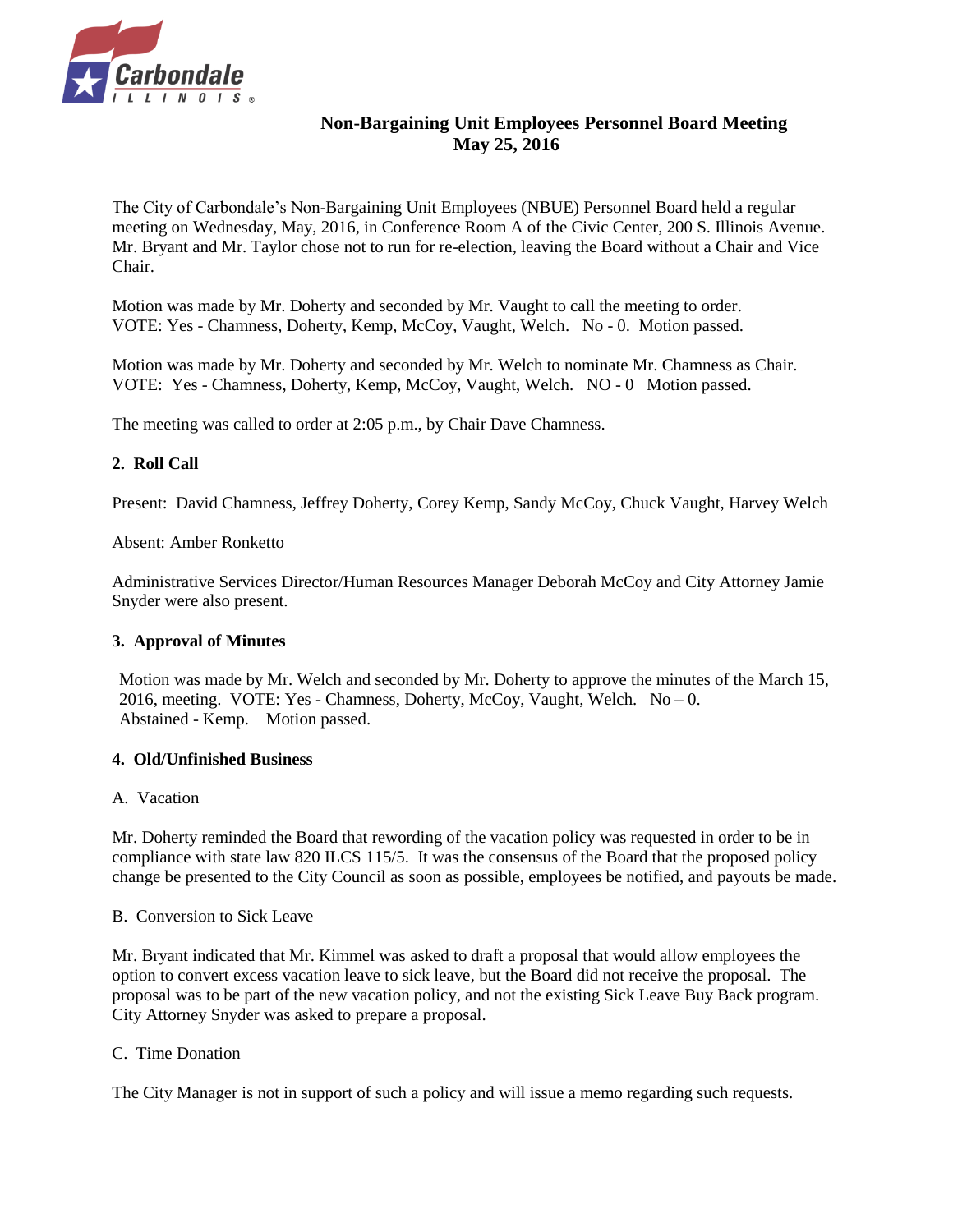Non-Bargaining Unit Employees Personnel Board Meeting May 25, 2016 - Page 2

## D. Employment Development

Mr. Doherty indicated that as long as there is an Administrative Policy that supports the NBUE rules, details could be covered administratively. There was discussion about whether or not reimbursing employees after grades are received would be a deterrent to employees pursuing educational development. It was suggested that there be an agreement allowing the City to deduct amounts owed to the City from the employee's final pay check or checks. The Board suggested that there be an application that requires the employee to state how the course/coursework benefits the City.

Motion was made by Mr. Doherty and seconded by Mr. Welch to recommend to the City Manager that an Administrative Policy be developed describing the benefits available in Chapter 14, and an application be developed that employees would be required to submit for reimbursement.

VOTE: Yes – Chamness, Doherty, Kemp, Vaught, Welch (Ms. McCoy was not present during the vote).  $No - 0$ . Motion passed.

E. Employee "Good Idea" Incentive Program

The Board agreed that the program was a good idea and recommended the Suggestion Award Program proposal be forwarded to the Employee Recognition Committee.

## **5. New Business**

A. Election of Vice-Chair

Motion was made by Mr. Welch and seconded by Mr. Kemp to nominate Ms. McCoy as Vice Chair. VOTE: Yes - Chamness, Doherty, Kemp, Vaught, Welch. No - 0 Motion passed.

## **6. Public Comments & Questions**

The Board expressed its appreciation to Mr. Bryant for his leadership and generosity as Chair of the NBUE Board.

The Board agreed to make an effort to meet on a quarterly basis.

## **7. Announcements**

None

## **8. Adjournment**

Motion was made by Ms. McCoy and seconded by Mr. Kemp to adjourn. Meeting adjourned at 3:00 p.m.

Recorded by: Deborah McCoy, Administrative Services Director & HR Manager

\_\_\_\_\_\_\_\_\_\_\_\_\_\_\_\_\_\_\_\_\_\_\_\_\_\_\_\_\_\_\_\_\_\_\_\_\_\_\_\_\_\_\_\_\_\_\_\_\_\_\_\_\_\_\_\_\_\_

Approved by the Board: \_\_\_\_\_\_\_\_\_\_\_\_\_\_\_\_\_\_\_\_\_\_